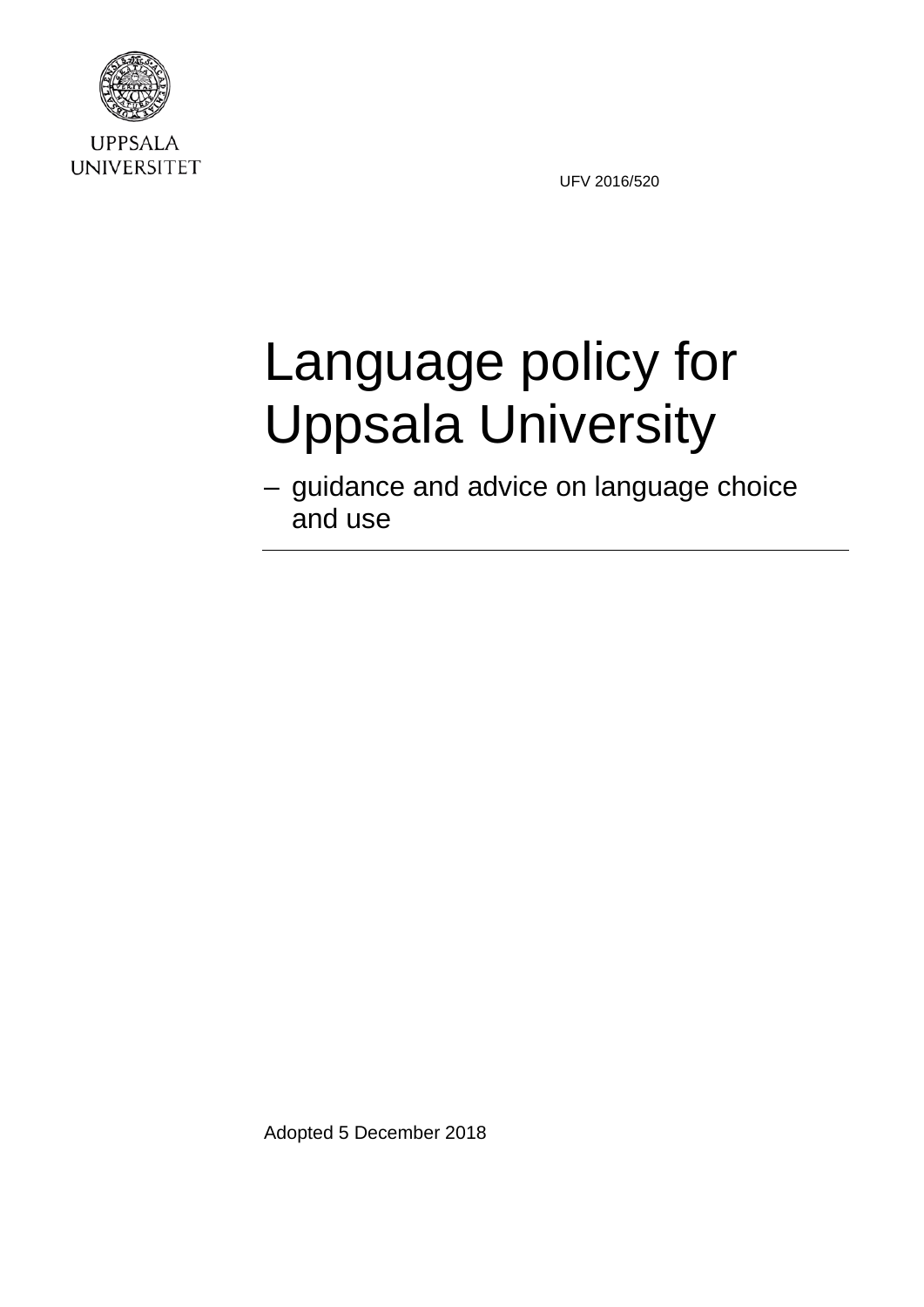### **Contents**

|                                                                                                | $\overline{4}$ |
|------------------------------------------------------------------------------------------------|----------------|
| 3.2 Research and third-cycle education of an international standard _________________________4 |                |
|                                                                                                |                |
| 3.4 Development of Swedish for special purposes __________________________________5            |                |
| 3.5 Skills supply, recruitment and career development ___________________________5             |                |
| 4. First- and second-cycle (Bachelor's and Master's) education ______________________6         |                |
|                                                                                                |                |
|                                                                                                |                |
|                                                                                                |                |
|                                                                                                |                |
|                                                                                                |                |
|                                                                                                |                |
| 5.2 Guidelines, policy documents, information material, etc. ________________________________8 |                |
|                                                                                                |                |
|                                                                                                |                |
|                                                                                                |                |
|                                                                                                |                |
|                                                                                                |                |
|                                                                                                |                |

# 1. Starting points

Language plays a crucial role in all of Uppsala University's core tasks: education, research, collaboration and administration. It is therefore important that the language used at Uppsala University is appropriate, promotes efficiency and effectiveness, and provides good working conditions for all staff and students, regardless of their linguistic background.

Uppsala University aspires to be a world-leading university. A natural consequence of this ambition is that communications among staff and students, and contacts with other higher education institutions all over the world, often need to be in a language other than Swedish, generally English.

As a government agency, Uppsala University is subject to various laws, such as the Language Act, containing provisions on the Swedish language, the national minority languages and Swedish sign language. The Nordic Language Convention states that nationals of Nordic countries, where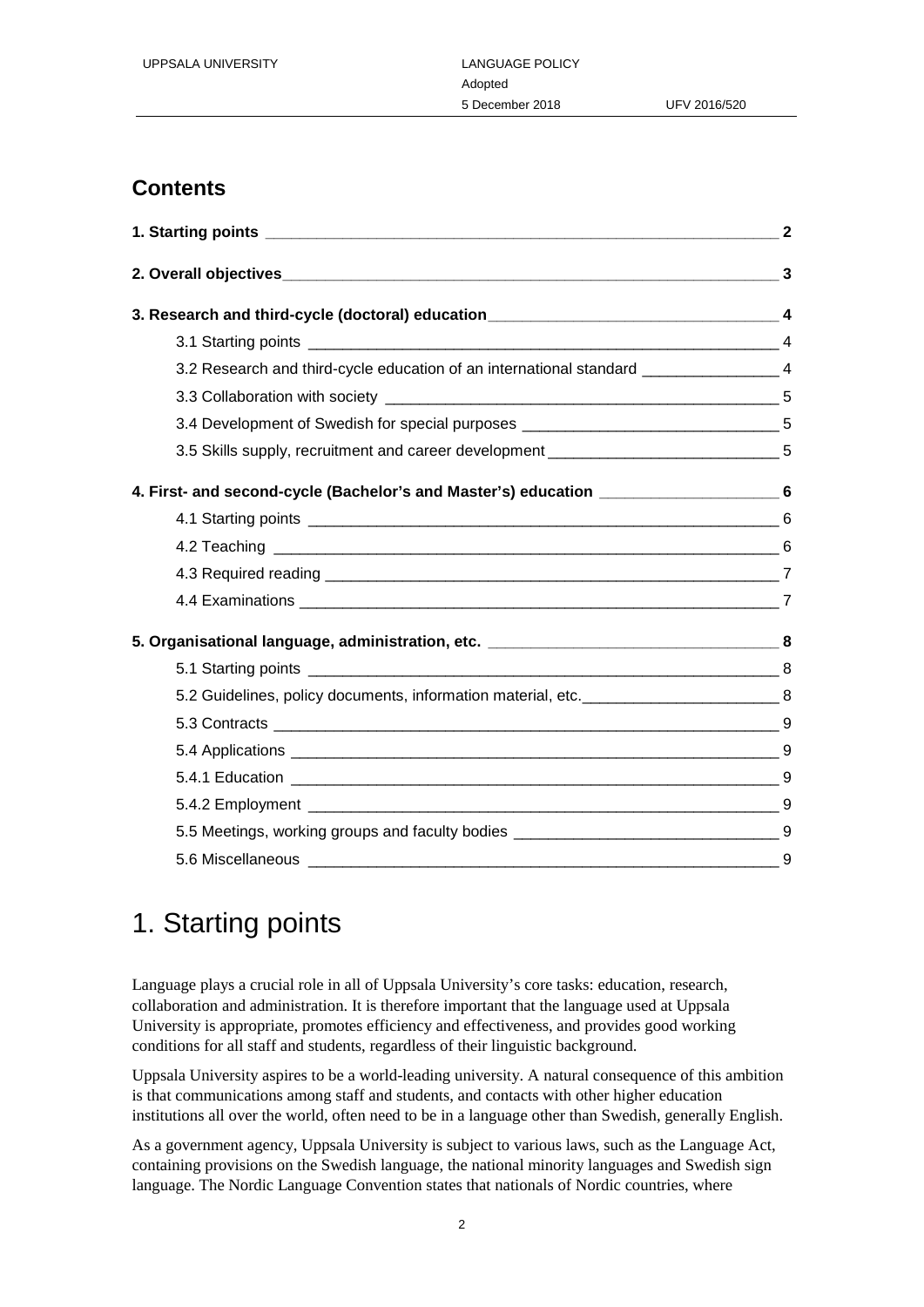necessary, are entitled to use their own language in contacts with government agencies and other public authorities in the Nordic countries.<sup>1</sup>

The purpose of this policy is to provide guidance and advice on language choice and use at Uppsala University.

The next section describes four overall objectives of the language policy. This is followed by sections on research and third-cycle (doctoral) education; first- and second-cycle (Bachelor's and Master's) education; and organisational language, administration, etc. As these sections are designed to be read independently, the presentation involves some repetition.

# 2. Overall objectives

The overall objectives of Uppsala University's language policy are linguistic awareness, parallel language use, multilingualism and plain language.

*Linguistic awareness* means that both education and research will be informed by an understanding of the role of language in learning abilities, creativity and the understanding of concepts, not least from the perspective of multilingualism. In addition, language use will be characterised by an awareness of the significance of language for gender equality, equal treatment and inclusion. Linguistic awareness also applies to the choice of language: the decision on which language to use will be governed by consideration of the consequences of using one language or another and the solution that is best for the particular activity will be chosen. The language used will also reflect the recognition that correct and well-formed communications, irrespective of language, are an important factor for the University's credibility and reputation.

*Parallel language use* means that Swedish and English are the main languages used in activities at Uppsala University and that the choice between them will be governed by what is most appropriate in each situation. This can also mean using the languages side by side, for example by making documents available in a Swedish and an English version. Where Swedish is concerned, one of the goals of parallel language use is to enable Swedish to continue to develop as a language for special purposes (LSP) across a broad range of disciplines, in accordance with the intentions of the Language Act. Systematic parallel language use will prepare students and staff for international careers but also enable those with non-Swedish backgrounds to prepare for work in the Swedish labour market, if they wish to do so. A good command of the Swedish language is also essential to enable knowledge and new research findings to be turned to account in various types of external collaboration. Another purpose of parallel language use is to give people from other cultures a heightened sense of belonging at Uppsala University, as their workplace, and in Swedish society.

*Multilingualism* means that the presence of languages other than Swedish and English is a natural and welcome aspect of life at Uppsala University. Multilingualism among students and staff is a resource and a quality factor. Linguistic diversity is a key factor in internationalisation and widening participation, and intercultural skills an important goal of education. This makes Uppsala University's broad range of languages a key resource.<sup>2</sup>

 <sup>1</sup> On the basis of the Nordic language community, which the *Declaration on a Nordic Language Policy* adopted by the Nordic Council of Ministers in 2006 emphasises is important to preserve, Danish and Norwegian have generally been recognised as equivalent to Swedish in many public contexts.

 $<sup>2</sup>$  The linguistic environment at a university such as Uppsala, which is rich in traditions, also includes Latin, which,</sup> thanks to its central role in academic history, occupies a special position and is used in certain, primarily ceremonial, contexts.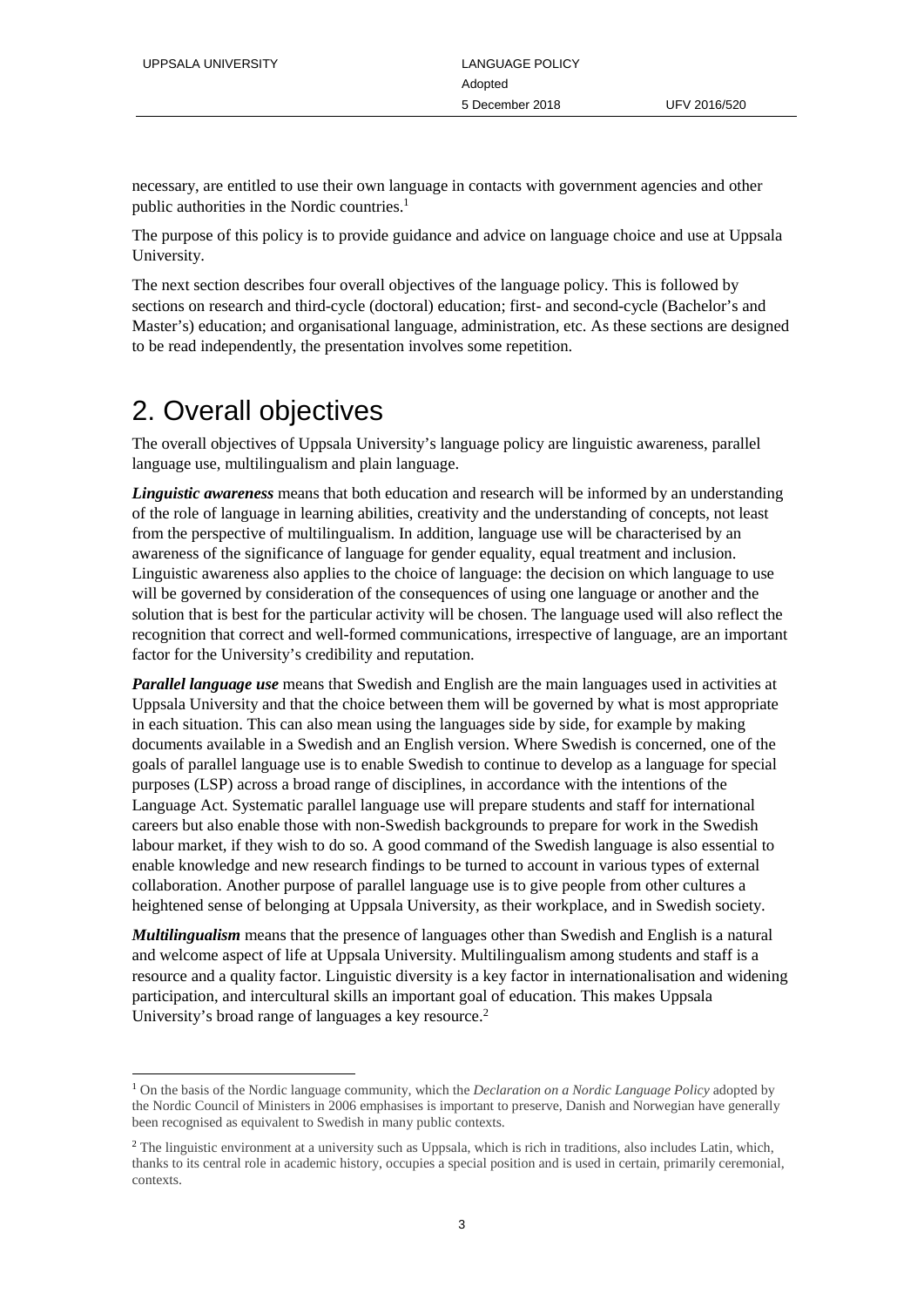*Plain language* mean that the University's communications, whether internal or external, are conducted using cultivated, simple and comprehensible language. This enhances quality, efficacy and legal certainty.

# 3. Research and third-cycle (doctoral) education

#### 3.1 Starting points

The language used must be a conscious and appropriate choice. In the context of research and thirdcycle education, it is particularly relevant that third-cycle education aspires to high quality and international viability, and that research results are disseminated and published internationally. Moreover, the University has a responsibility to collaborate with society at large and to ensure that the research conducted leads to social development and to the availability of a well-educated workforce in Sweden. Under the Language Act, government agencies such as the University "have a special responsibility for ensuring that Swedish terminology in their various areas of expertise is accessible, and that it is used and developed" (Section 12).

In many fields, English is the dominant academic language. It is therefore important that the University's researchers are able to write high-quality English texts and have a sufficiently advanced command of spoken English. However, in addition to this, they must be able to write academic texts in Swedish, and in this case too, high quality must naturally be maintained. Similar requirements apply to spoken Swedish.

#### 3.2 Research and third-cycle education of an international standard

One of the reasons why Uppsala University must pursue world-class research is to be able to recruit the best researchers and students in international competition.

Research results must be published and disseminated internationally. This aspiration also concerns third-cycle education, as a high-class, internationally viable third-cycle education includes academic publications at internationally recognised conferences, in leading journals and in other major publishing channels. For this purpose, the language used in academic publications, including theses, must be chosen based on the main language for international dissemination and discussion in the field. English is often the most appropriate choice, but not always. The main principle is that the choice of language must take account of the purpose and target audience of the specific communication. This also applies to the choice of language at the public defence of a doctoral thesis, and in national and international research cooperation.

In accordance with the provision in Chapter 1, Section 6 of the Higher Education Act that "research results may be freely published", the choice of language is ultimately up to the researcher or research team. However, departments and similar bodies should develop research strategies to support their decisions.

Researchers and third-cycle students at Uppsala University must therefore be able to present and discuss their research in high-quality English, both in writing and orally, for the sake of international dissemination and cooperation. Uppsala University will provide continuous support for in-service training for all researchers and third-cycle students to help them develop such proficiency.

To increase their visibility and accessibility in Sweden and internationally, theses must include summaries in both Swedish and English, at least, whatever language has been chosen for the thesis.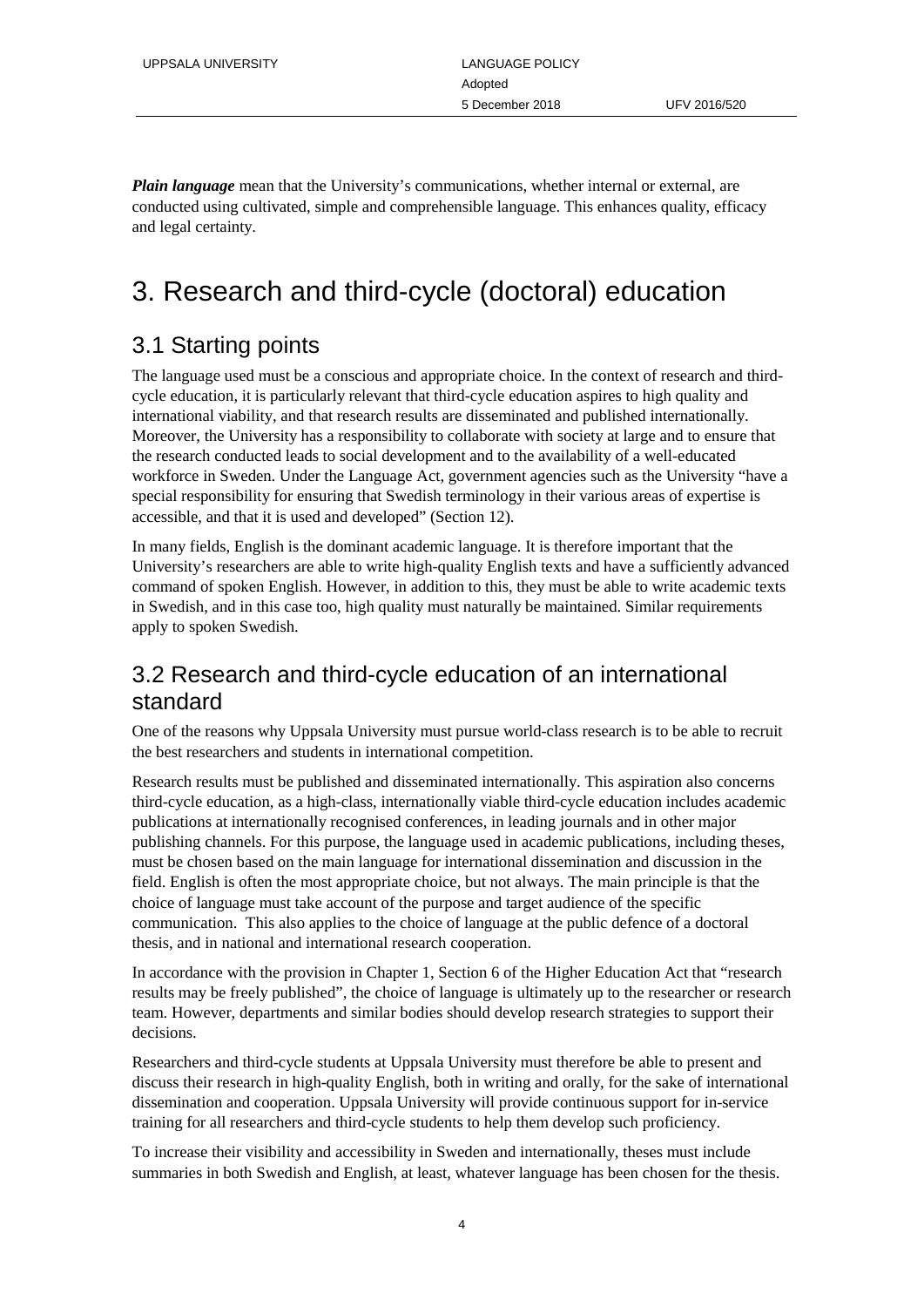#### 3.3 Collaboration with society

Just as universities develop through interaction with society beyond academia, Uppsala University can contribute to the development of Swedish society through collaboration with private, public and NGO actors/sectors. The University's research must strengthen democracy and provide social benefit through innovation and the commercialisation of research results. To this end, Uppsala University must be able to communicate with target groups in Swedish society in cultivated, nuanced and comprehensible Swedish, this being the principal language in Sweden. However, since Swedish society is characterised by linguistic diversity, this does not preclude the use of other languages that are appropriate for the communicative purpose. Furthermore, Uppsala University already engages in extensive international collaboration with global enterprises and organisations that is of great importance for research, innovation and development in many areas. Here, English is often the language used for communication. Uppsala University will therefore provide in-service courses for researchers and third-cycle students that are tailored to their needs and prior knowledge, so as to enable them to develop their proficiency in communicating with other target groups outside academia, both orally and in writing, in Swedish and English. In certain contexts, support for languages other than Swedish and English can be relevant for collaboration and the University will take such needs into account.

#### 3.4 Development of Swedish for special purposes

As a government agency, Uppsala University also has a special responsibility to ensure that "Swedish terminology in [its] various areas of expertise is accessible, and that it is used and developed" (Language Act, Section 12). By the active use of Swedish in appropriate research and collaboration contexts, including conscious attempts to use and create suitable Swedish terminology, the research community at Uppsala University will contribute to making the management and development of Swedish for special purposes a continuous and living process.

#### 3.5 Skills supply, recruitment and career development

Uppsala University has an attractive, world-class research environment that attracts and welcomes researchers and third-cycle students from around the world. Uppsala University will create conditions enabling those who come here to stay and pursue a career in Sweden, either in or outside academia. In many cases, including appointment to teaching positions at Uppsala University, proficiency in Swedish is required. The University will therefore create conditions and incentives for its researchers and third-cycle students with native languages other than Swedish to learn and improve their Swedish, so that they are better able to integrate into Swedish society and working life. This will contribute both to the availability of a well-educated workforce and to integration in Sweden.

At the same time, Uppsala University will also seek to benefit from its staff's proficiency in languages other than Swedish and English, and will regard this as an asset in collaboration and internationalisation.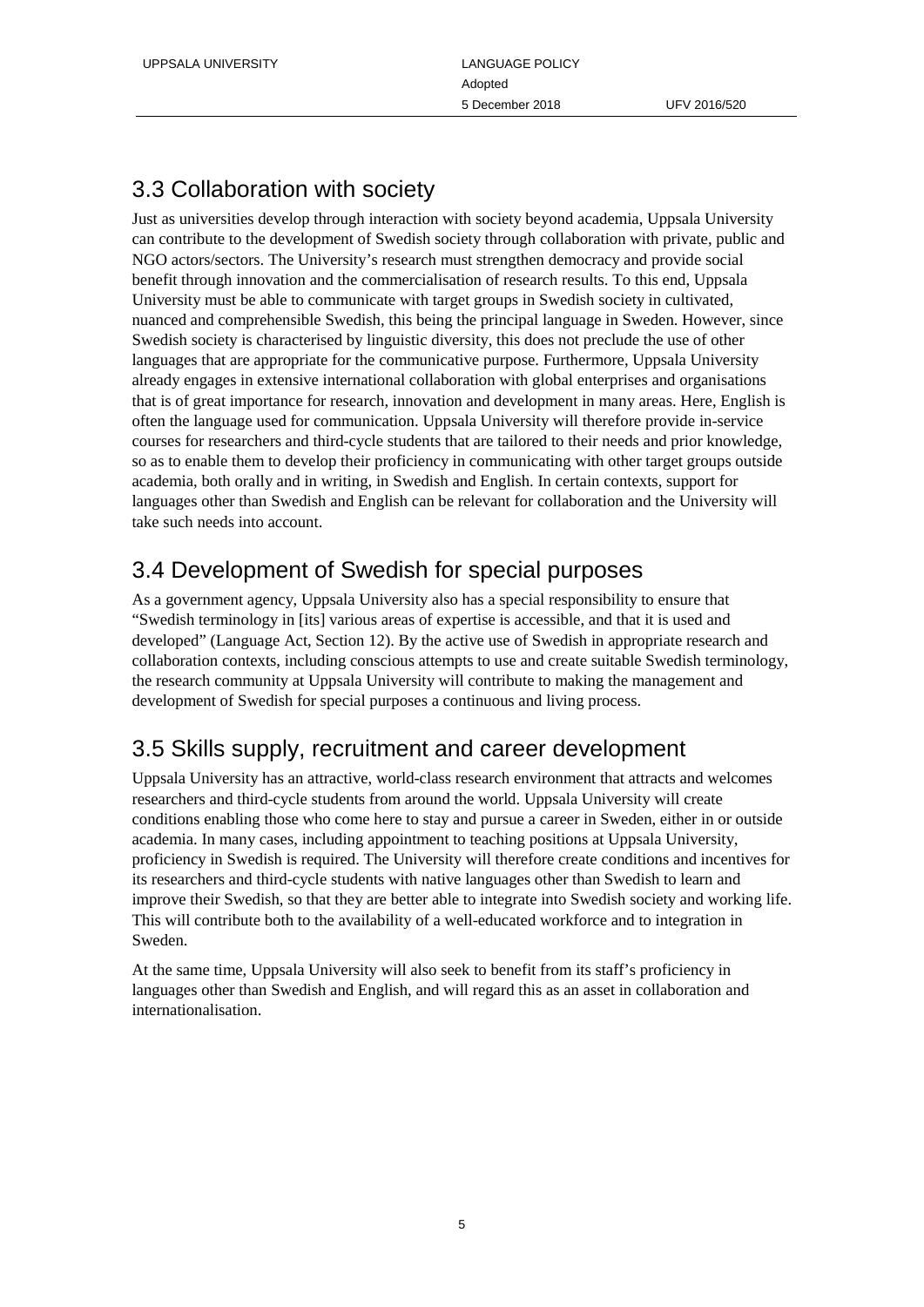# 4. First- and second-cycle (Bachelor's and Master's) education

## 4.1 Starting points

Swedish has long been the principal language of education at Uppsala University, but English has become increasingly common. However, the situation varies widely between different fields. Other languages also occur. This is natural in courses where the language concerned is the object of study, but it may also be appropriate in other cases to use a language other than Swedish or English.

The University has many students, including visiting and exchange students, whose first language is not English, and this must be borne in mind when planning the teaching and learning approach in a course. It must likewise be borne in mind that Swedish may also be a foreign or second (third, etc.) language for many students. If the internationalisation of education is to be successful, it is important to be aware of this.

A key goal for the University is that its students have opportunities to become proficient in both Swedish and English. Teachers at the University must accordingly be able to provide high-quality teaching in both languages. The extent to which students and teachers may need to use the two languages will vary, and the measures needed must generally be seen in this light.

It is essential to provide opportunities for newly recruited teachers from other countries, foreign students and recently arrived migrants to learn Swedish. This is essential for the internationalisation of education at Uppsala University. Sufficient resources must therefore be allocated to give students who wish to take courses in Swedish the opportunity to do so. Similarly, resources for preparatory and access courses in Swedish for those who have basic education from other countries are important for both internationalisation and the integration of recently arrived migrants.

Having said that, English has an undeniable role as an overarching common language in the academic world, and in many scientific fields English has a very strong position as a publication language, technical language and organisational language. Consequently, a good knowledge of English is essential in many contexts. Uppsala University must therefore take responsibility for enabling students and teachers – whatever their linguistic background – to use English of a sufficiently high standard to enable them to engage in high-quality studies or teaching. Proficiency in English is often also essential in the working life for which academic study prepares.

Teachers are key actors in internationalisation. Teachers whose first language is Swedish will therefore be offered in-service training in English if necessary, so as to be able to teach in two languages. Similarly, teachers whose first language is English or another language will be offered training in Swedish.

## 4.2 Teaching

Language is a crucial factor in all education and opportunities for students to acquire a command of academic language and of technical language in their particular field are an important feature of all educational planning. This makes it essential to consider linguistic issues when planning programmes, developing courses, etc.

A first aspect of this is a conscious and considered choice of language: will the course be given in Swedish or in English, or can these languages be combined so that some components are in Swedish and others in English? In certain areas it may be appropriate to introduce English gradually in the course of a programme.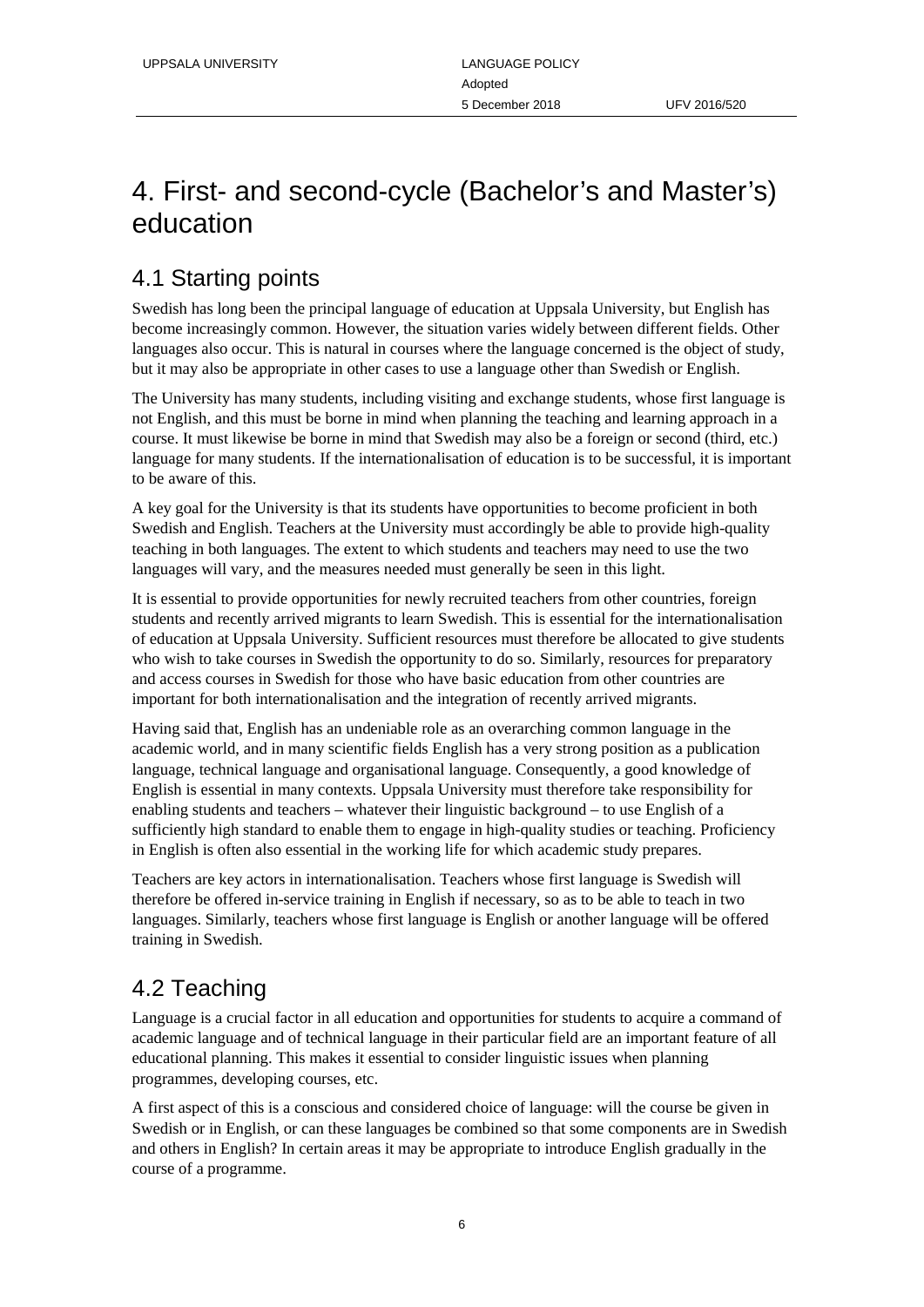The general entry requirements for first-cycle programmes always include a knowledge of Swedish and English. If the programme is given in English, the Swedish requirement may be waived. In second-cycle programmes, the syllabus for each course will indicate language requirements in Swedish and/or English.

Applicants to a course or programme must receive clear information about the language in which it will be taught. If it is taught in both Swedish and English, this assumes that students have a knowledge of Swedish and Swedish must therefore be stated as the language of instruction for the course. If English is also used as the language of instruction in parts of a course, this should also be announced before the course is organised.

A second aspect concerns awareness of the role of language for learning abilities, creativity and the understanding of concepts. Teaching must be planned so that the students' command of academic language gradually increases, enabling them to manage increasingly advanced oral and written tasks, both as reader/writer and as listener/speaker.

A third aspect concerns the role of language in equal treatment and inclusion. The choice of language, linguistic form, patterns of interaction, words and contents in examples, etc., are important factors in this context and must be taken into account when planning teaching.

#### 4.3 Required reading

With the exception of language courses and related courses, the required reading in courses given in Swedish is normally either in Swedish or in English. An attempt should be made to ensure that students have to use literature in both languages, partly to provide opportunities for developing academic proficiency in both languages. When the required reading is only in one language, the need for proficiency in language for special purposes should be borne in mind and met, as far as possible. For example, specialised terms can be made available in both languages in a compendium or similar resource. This is one way in which the University can take responsibility for Swedish terminology being accessible, used and developed, in accordance with Section 12 of the Language Act.

Another factor that should be taken into account in this context is the existence of statutory requirements for linguistic proficiency in certain fields. The Patient Data Act, for example, states: "Medical records drawn up in the health services must be written in the Swedish language, and must be clearly laid out and as easy as possible for patients to understand" (Chapter 3, Section 13).

In courses given in English, the required reading is usually only in English. However, even in such courses there may be reason to consider opportunities for learning specialised terminology in Swedish. This applies both to students who are proficient in Swedish, to enable them to develop their all-round command of the language, and to visiting students, etc., to improve their chances of employment in Sweden after completing their studies.

#### 4.4 Examinations

In examinations, by default students have the right to answer questions in Swedish. However, in some cases students may need to use languages other than Swedish to achieve the intended learning outcomes of the course, for example, if the exam tests the student's knowledge of languages and linguistic terminology. In this case, the language concerned must be clear from the syllabus.<sup>3</sup>

<sup>&</sup>lt;sup>3</sup> A more detailed discussion of language and examinations can be found in the guidelines issued by the Swedish Higher Education Authority, *Rättssäker examination* ("Fair examination"). The guidelines are available in Swedish with an English summary on the Authority's website, uka.se.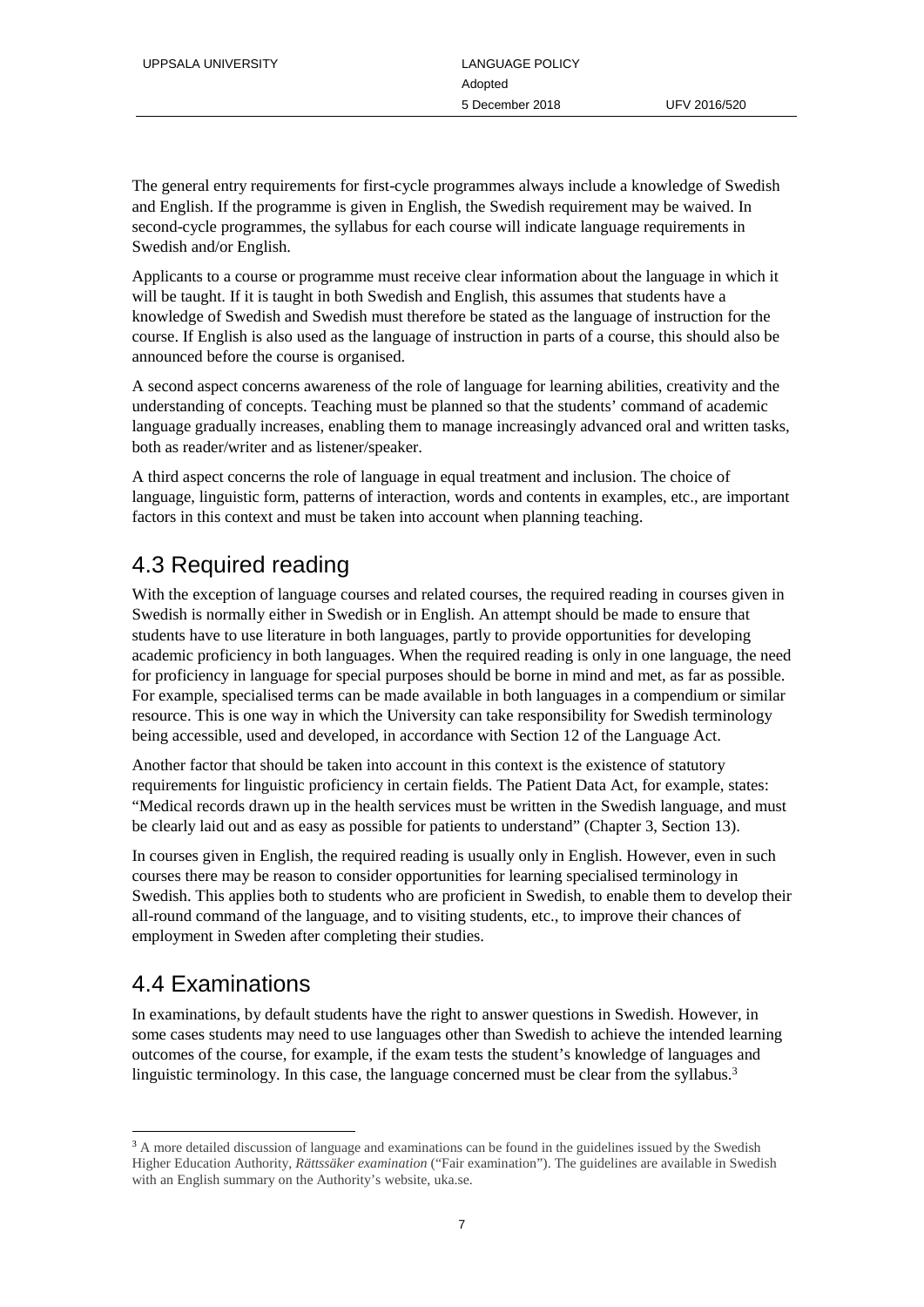If, despite admission requirements<sup>4</sup>, students need to use translation aids, such as a dictionary, at an examination, the examiner may decide to allow students to take a dictionary along. The principle of equal treatment applies, which means that the decision applies to all students taking the examination.

# 5. Organisational language, administration, etc.

#### 5.1 Starting points

The University's activities are governed by administrative acts and regulations such as the Language Act, the Administrative Procedure Act and the Act on National Minorities. The Language Act establishes that the language of public authorities in Sweden is Swedish. This means that everyone has the right to use Swedish in their communications with the University and that the University must be able to communicate in Swedish. It also means that the University has an important role in preserving and developing Swedish as the principal language in Sweden. The Language Act also requires public authorities to use language that is cultivated, simple and comprehensible. Further, the Administrative Procedure Act requires the University, as a public authority, to use interpreters and have documents translated if this is necessary to enable individuals who do not have a command of Swedish to assert their rights in contacts with the University.

The legislation concerning national minorities and minority languages gives individuals the right to receive general information about Uppsala University in one of the five national minority languages, if they wish to do so. Uppsala Municipality is in the administrative area for Finnish, which entails more far-reaching rights concerning this language. The Language Council of Sweden gives advice on the interpretation and application of the law regarding the national minority languages.

One of the objectives of this policy is parallel language use, which means that Swedish and English are the main languages used in the University's activities. For the sake of consistency in its use of English, Uppsala University should use British English on the external website and in the University's information material. In other connections, the context determines which variant of English should be used.

These rules have the following practical implications for the University's use of languages in different connections.

#### 5.2 Guidelines, policy documents, information material, etc.

Memoranda, reports and official notes must be written in Swedish if they are documents that the University is obliged to produce under administrative law. This is the case, for example, when documents are prepared for official dispatch. In other cases, documents may be written in either language, with the understanding that they may need to be translated.

General information material and instructions in printed and digital formats will normally be produced in Swedish and English versions. Depending on target group, other languages should also be considered.

Guidelines and policy documents are to be drawn up in Swedish. They will be translated into English when this is considered necessary.

 <sup>4</sup> The general entry requirements for first-cycle programmes always include a knowledge of Swedish and English. If the programme is given in English, the Swedish requirement may be waived. In second-cycle programmes, the syllabus for each course will indicate language requirements in Swedish and/or English.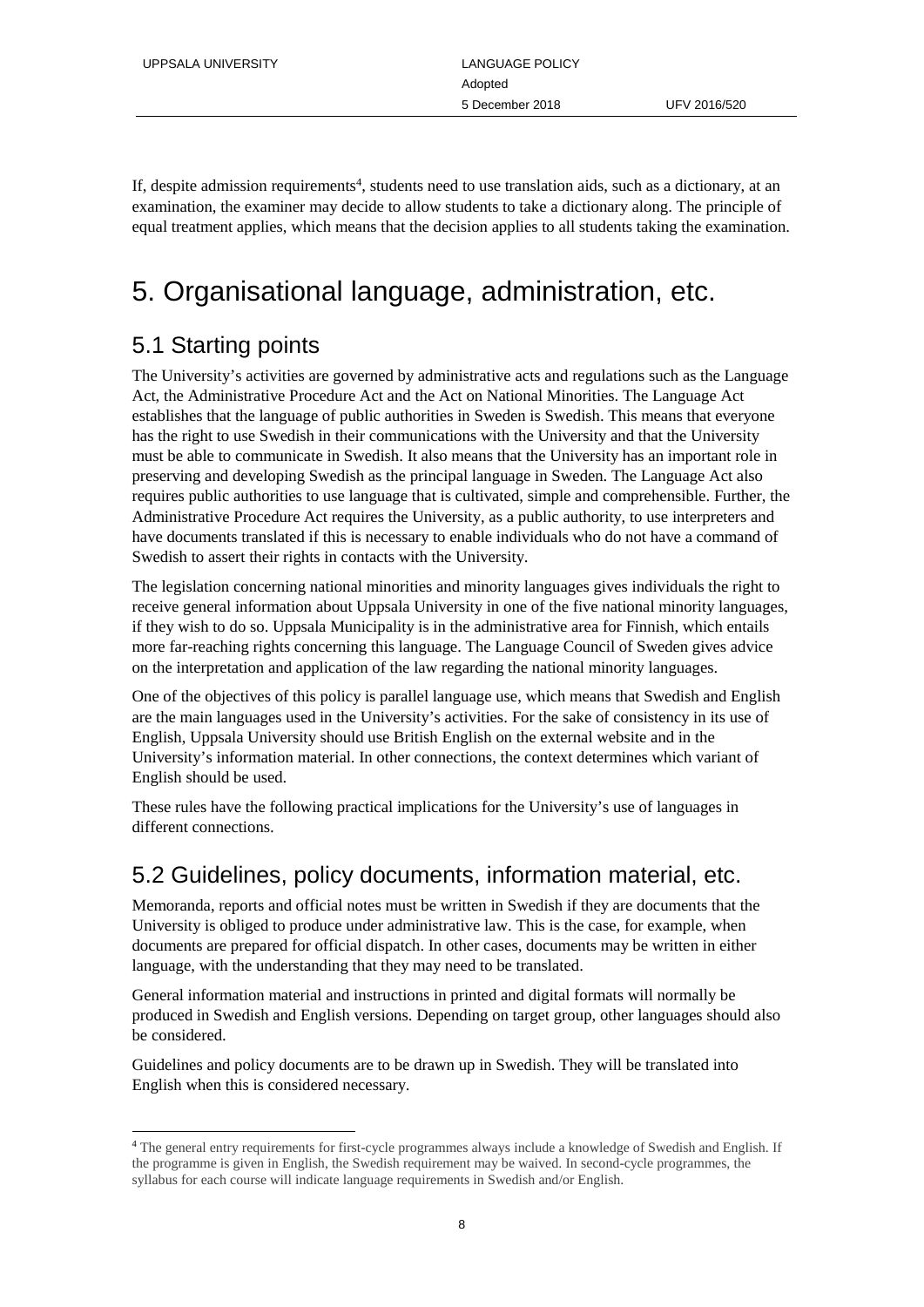Official decisions and minutes of meetings at all organisational levels in the University are to be written in Swedish. A translation into English may be made following an assessment of need. If an individual needs a translation in order to assert their rights, the documents will be translated into the relevant language.

## 5.3 Contracts

Contracts and other agreements will generally be drawn up in Swedish and/or English. The choice of language depends on the party or parties concerned. Contracts in other languages may occur.

To avoid misunderstandings and guarantee legally certain processing, the University will offer translation and language editing support to those concerned when such documents are drawn up and/or entered into in English.

#### 5.4 Applications

#### 5.4.1 Education

Uppsala University follows the national guidelines issued by the Association of Swedish Higher Education Institutions concerning which language may be used in applications to the University's educational courses and programmes.

## 5.4.2 Employment

By default, applications for positions at the University are to be written in Swedish. In any event, it will always be possible to submit an application for a position at the University in Swedish, even when the University has stated in the announcement of the vacancy that applications may be submitted in another language.

## 5.5 Meetings, working groups and faculty bodies

Meetings, working groups and faculty bodies must be inclusive and involve all participants, whether staff or students, on equal terms. This applies not least in terms of language, for one reason so that internationally recruited staff and students can fully contribute the benefit of their experience and knowledge.

In general, meetings will be held in Swedish. However, this need not prevent participants from using other languages, as long as everyone participating in the meeting understands what is said and can make themselves understood in their language. It is appropriate to start a meeting by discussing which language or languages will be used, so that all participants are aware of the rules.

Minutes of meetings must always be written in Swedish. If necessary, the chair can decide that the minutes will also be translated into English. In many connections, even an English summary outlining important decisions can offer participants who do not have a command of Swedish a better chance of being fully involved in the activities of the department/equivalent.

#### 5.6 Miscellaneous

Documents, instructions, warnings and information signs relating to the work environment will normally be in both Swedish and English, with Swedish being the primary option.